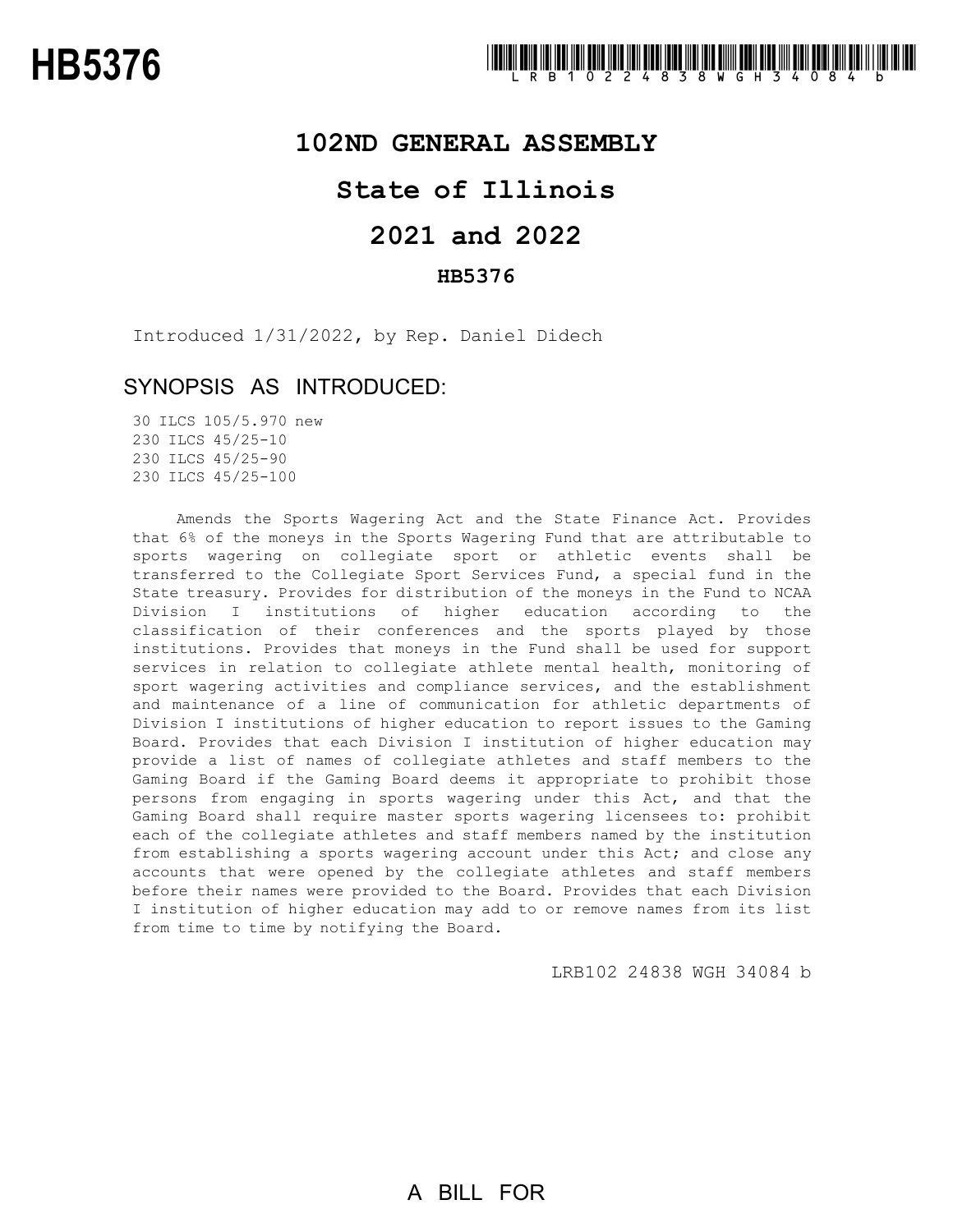AN ACT concerning regulation. 1

#### **Be it enacted by the People of the State of Illinois, represented in the General Assembly:** 2 3

Section 5. The State Finance Act is amended by adding Section 5.970 as follows: 4 5

(30 ILCS 105/5.970 new) 6

Sec. 5.970. The Collegiate Sport Services Fund. 7

Section 10. The Sports Wagering Act is amended by changing Sections 25-10, 25-90, and 25-100 as follows: 8 9

(230 ILCS 45/25-10) 10

Sec. 25-10. Definitions. As used in this Act: 11

"Adjusted gross sports wagering receipts" means a master sports wagering licensee's gross sports wagering receipts, less winnings paid to wagerers in such games. 12 13 14

"Athlete" means any current or former professional athlete or collegiate athlete. 15 16

"Autonomy institution of higher education" means an Illinois institution of higher education that is a member institution of a conference named in Constitution 4.3.4(a) of the NCAA 2021-22 Division I Manual or any similar classification in a successor publication. 17 18 19 20 21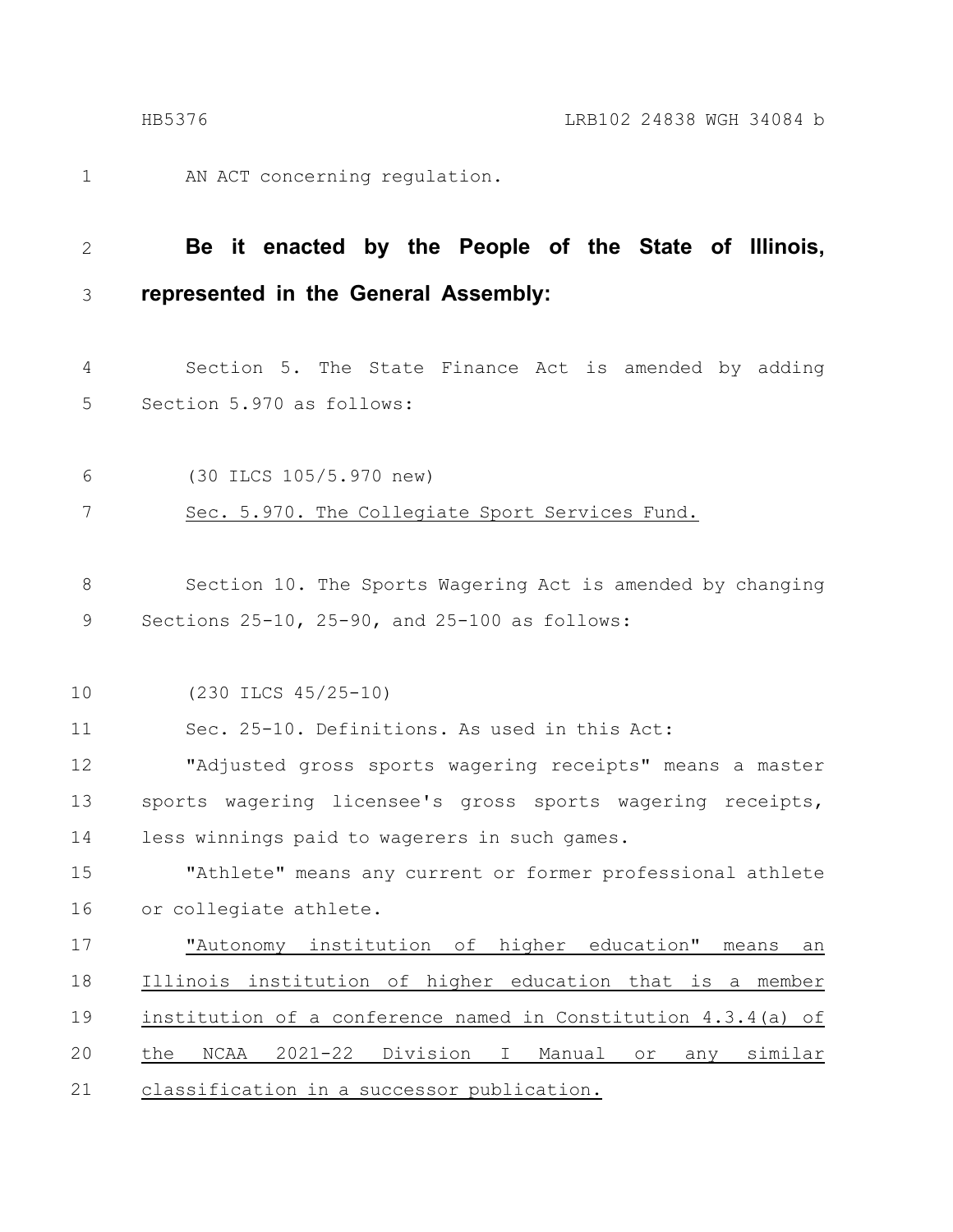HB5376 - 2 - LRB102 24838 WGH 34084 b

1

"Board" means the Illinois Gaming Board.

"Covered persons" includes athletes; umpires, referees, and officials; personnel associated with clubs, teams, leagues, and athletic associations; medical professionals (including athletic trainers) who provide services to athletes and players; and the family members and associates of these persons where required to serve the purposes of this Act. 2 3 4 5 6 7

"Department" means the Department of the Lottery. 8

"Division I institution of higher education" means an Illinois institution of higher education classified as being in Division I under the NCAA 2021-22 Division I Manual or any similar classification in a successor publication. Each campus of a university that operates a Division I athletic program is deemed to be a separate Division I institution of higher education. 9 10 11 12 13 14 15

"Football Championship Subdivision institution of higher education" means an Illinois institution of higher education that is a member institution of one or more conferences named in Constitution 4.3.4(c) of the NCAA 2021-22 Division I Manual or any similar classification in a successor publication and has a football program that competes in the NCAA Football Championship Subdivision. 16 17 18 19 20 21 22

"Gaming facility" means a facility at which gambling operations are conducted under the Illinois Gambling Act, pari-mutuel wagering is conducted under the Illinois Horse Racing Act of 1975, or sports wagering is conducted under this 23 24 25 26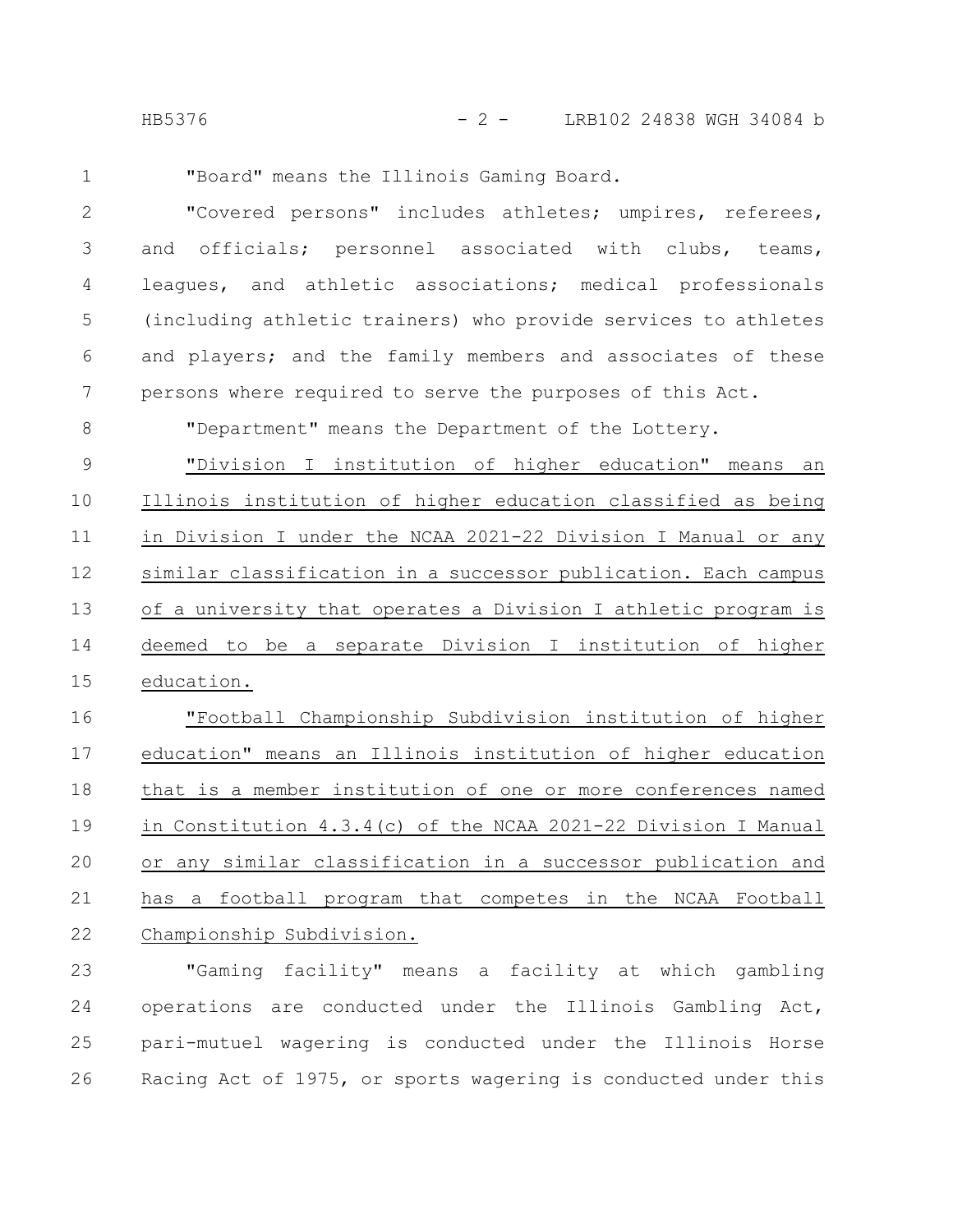Act. 1

| -2 | "NCAA" means the National Collegiate Athletic Association.       |  |  |  |  |  |  |  |  |  |
|----|------------------------------------------------------------------|--|--|--|--|--|--|--|--|--|
|    | "Non-autonomy institution of higher education" means an          |  |  |  |  |  |  |  |  |  |
| 4  | Illinois institution of higher education that is a member        |  |  |  |  |  |  |  |  |  |
| -5 | institution of a conference named in Constitution $4.3.4$ (b) of |  |  |  |  |  |  |  |  |  |
| 6  | NCAA 2021-22 Division I Manual or any similar<br>the             |  |  |  |  |  |  |  |  |  |
|    | classification in a successor publication.                       |  |  |  |  |  |  |  |  |  |

"Non-Football Championship Subdivision institution of higher education" means an Illinois institution of higher education that is a member institution of one or more conferences named in Constitution 4.3.4(c) of the NCAA 2021-22 Division I Manual or any similar classification in a successor publication and has a basketball program that competes in Division I but does not have a football program that competes in the NCAA Football Championship Subdivision. 8 9 10 11 12 13 14 15

"Official league data" means statistics, results, outcomes, and other data related to a sports event obtained pursuant to an agreement with the relevant sports governing body, or an entity expressly authorized by the sports governing body to provide such information to licensees, that authorizes the use of such data for determining the outcome of tier 2 sports wagers on such sports events. 16 17 18 19 20 21 22

"Organization licensee" has the meaning given to that term in the Illinois Horse Racing Act of 1975. 23 24

"Owners licensee" means the holder of an owners license under the Illinois Gambling Act. 25 26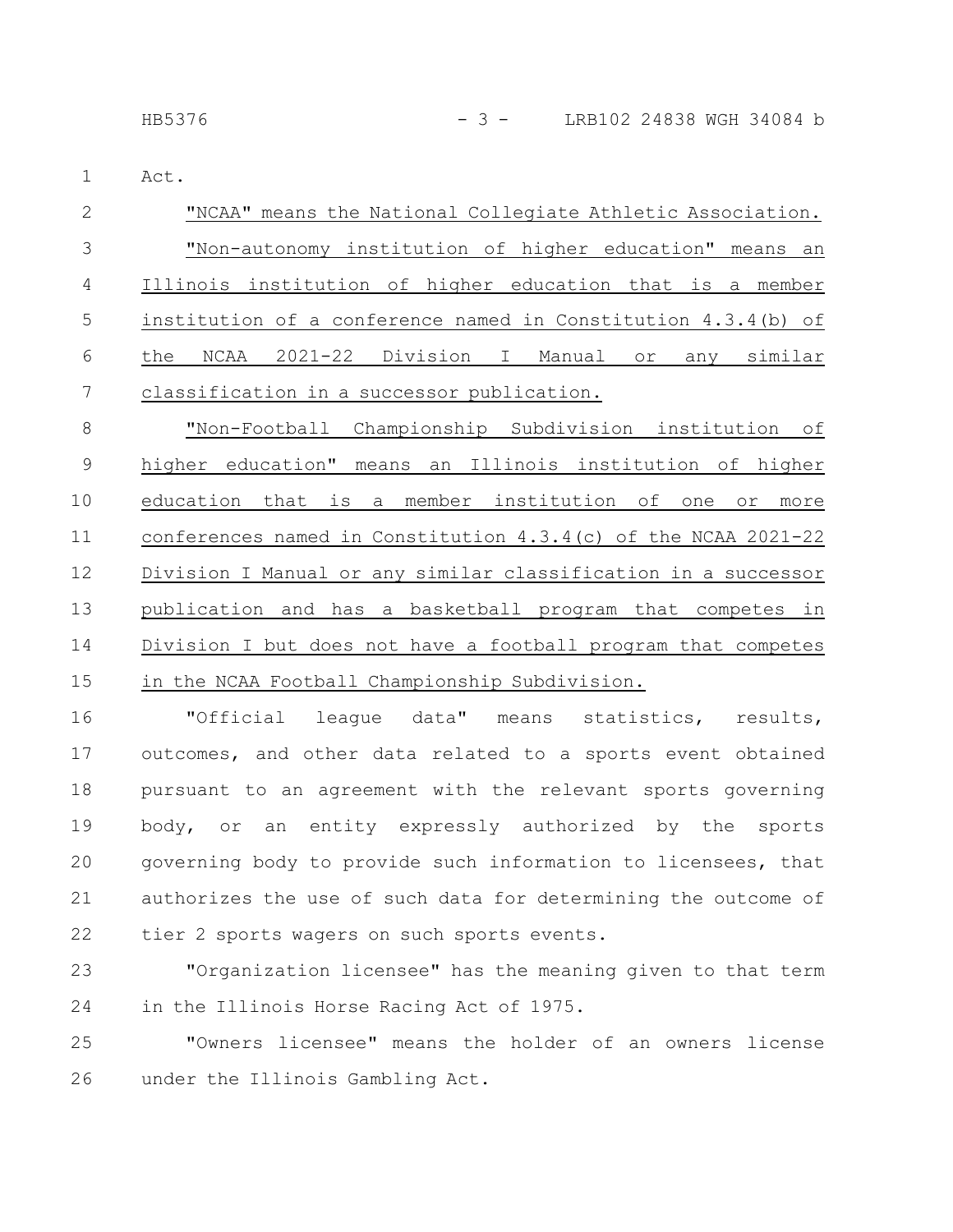"Person" means an individual, partnership, committee, association, corporation, or any other organization or group of persons. 1 2 3

"Personal biometric data" means an athlete's information derived from DNA, heart rate, blood pressure, perspiration rate, internal or external body temperature, hormone levels, glucose levels, hydration levels, vitamin levels, bone density, muscle density, and sleep patterns. 4 5 6 7 8

"Prohibited conduct" includes any statement, action, and other communication intended to influence, manipulate, or control a betting outcome of a sporting contest or of any individual occurrence or performance in a sporting contest in exchange for financial gain or to avoid financial or physical harm. "Prohibited conduct" includes statements, actions, and communications made to a covered person by a third party, such as a family member or through social media. "Prohibited conduct" does not include statements, actions, or communications made or sanctioned by a team or sports governing body. 9 10 11 12 13 14 15 16 17 18 19

"Qualified applicant" means an applicant for a license under this Act whose application meets the mandatory minimum qualification criteria as required by the Board. 20 21 22

"Sporting contest" means a sports event or game on which the State allows sports wagering to occur under this Act. 23 24

"Sports event" means a professional sport or athletic event, a collegiate sport or athletic event, a motor race 25 26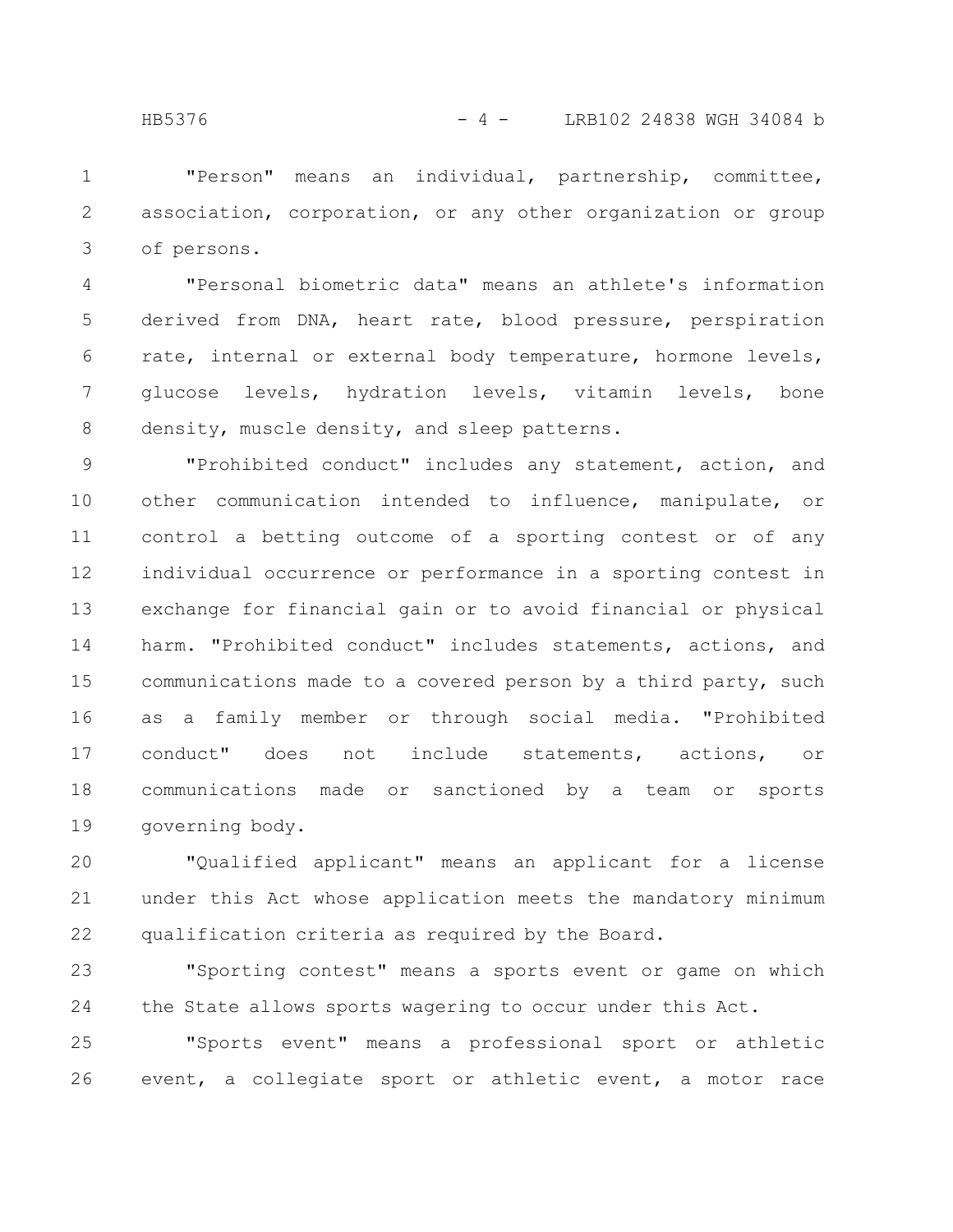HB5376 - 5 - LRB102 24838 WGH 34084 b

event, or any other event or competition of relative skill authorized by the Board under this Act. 1 2

"Sports facility" means a facility that hosts sports events and holds a seating capacity greater than 17,000 persons, except in a municipality with a population of more than 1,000,000, a seating capacity greater than 10,000 persons. 3 4 5 6 7

"Sports governing body" means the organization that prescribes final rules and enforces codes of conduct with respect to a sports event and participants therein. 8 9 10

"Sports wagering" means accepting wagers on sports events or portions of sports events, or on the individual performance statistics of athletes in a sports event or combination of sports events, by any system or method of wagering, including, but not limited to, in person or over the Internet through websites and on mobile devices. "Sports wagering" includes, but is not limited to, single-game bets, teaser bets, parlays, over-under, moneyline, pools, exchange wagering, in-game wagering, in-play bets, proposition bets, and straight bets. 11 12 13 14 15 16 17 18 19

"Sports wagering account" means a financial record established by a master sports wagering licensee for an individual patron in which the patron may deposit and withdraw funds for sports wagering and other authorized purchases and to which the master sports wagering licensee may credit winnings or other amounts due to that patron or authorized by that patron. 20 21 22 23 24 25 26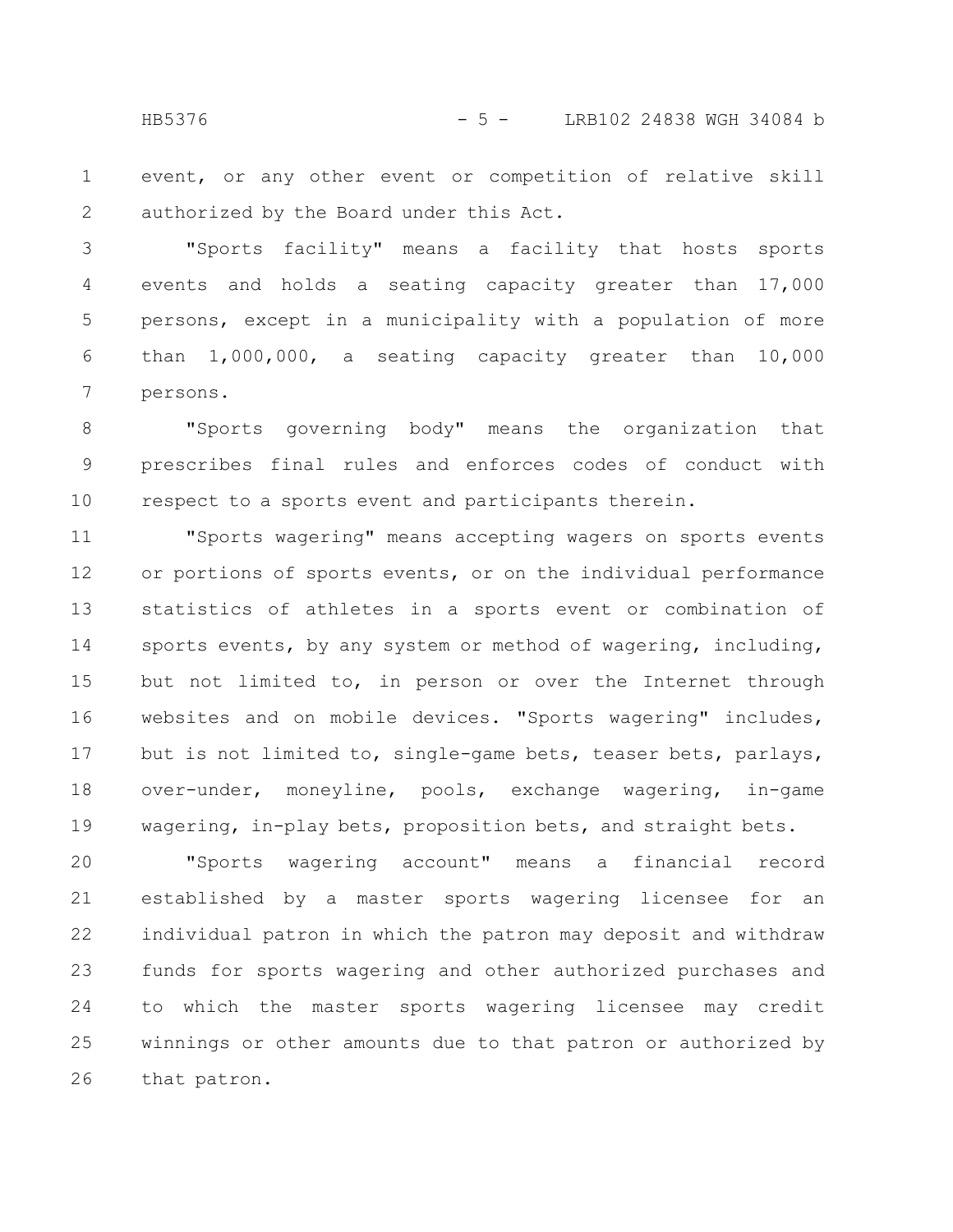| $1 \quad \blacksquare$ |                                                                 |  |  | "Tier 1 sports wager" means a sports wager that is |  |  |
|------------------------|-----------------------------------------------------------------|--|--|----------------------------------------------------|--|--|
|                        | 2 determined solely by the final score or final outcome of the  |  |  |                                                    |  |  |
|                        | 3 sports event and is placed before the sports event has bequn. |  |  |                                                    |  |  |

"Tier 2 sports wager" means a sports wager that is not a tier 1 sports wager. 4 5

"Wager" means a sum of money or thing of value risked on an uncertain occurrence. 6 7

"Winning bidder" means a qualified applicant for a master sports wagering license chosen through the competitive selection process under Section 25-45. 8 9 10

(Source: P.A. 101-31, eff. 6-28-19; 102-689, eff. 12-17-21.) 11

(230 ILCS 45/25-90) 12

Sec. 25-90. Tax; Sports Wagering Fund. 13

(a) For the privilege of holding a license to operate sports wagering under this Act, this State shall impose and collect 15% of a master sports wagering licensee's adjusted gross sports wagering receipts from sports wagering. The accrual method of accounting shall be used for purposes of calculating the amount of the tax owed by the licensee. 14 15 16 17 18 19

The taxes levied and collected pursuant to this subsection (a) are due and payable to the Board no later than the last day of the month following the calendar month in which the adjusted gross sports wagering receipts were received and the tax obligation was accrued. 20 21 22 23 24

(a-5) In addition to the tax imposed under subsection (a) 25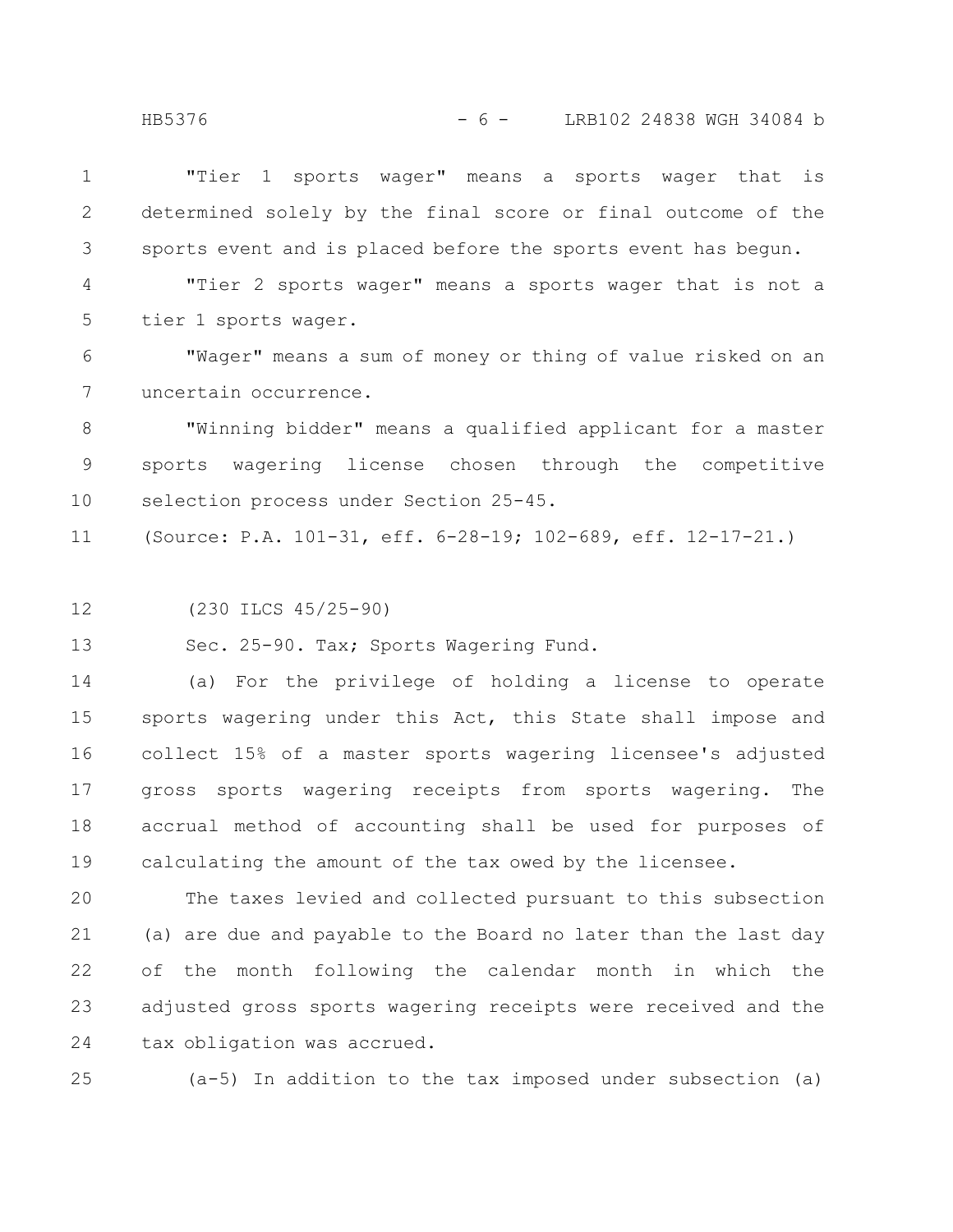HB5376 - 7 - LRB102 24838 WGH 34084 b

of this Section, for the privilege of holding a license to operate sports wagering under this Act, the State shall impose and collect 2% of the adjusted gross receipts from sports wagers that are placed within a home rule county with a population of over 3,000,000 inhabitants, which shall be paid, subject to appropriation from the General Assembly, from the Sports Wagering Fund to that home rule county for the purpose of enhancing the county's criminal justice system. 1 2 3 4 5 6 7 8

(b) The Sports Wagering Fund is hereby created as a special fund in the State treasury. Except as otherwise provided in this Act, all moneys collected under this Act by the Board shall be deposited into the Sports Wagering Fund. On the 25th of each month, any moneys remaining in the Sports Wagering Fund in excess of the anticipated monthly expenditures from the Fund through the next month, as certified by the Board to the State Comptroller, shall be transferred by the State Comptroller and the State Treasurer as follows: 9 10 11 12 13 14 15 16 17 18

(1) 6% of the moneys in the Sports Wagering Fund that are attributable to sports wagering on collegiate sport or athletic events shall be transferred to the Collegiate Sport Services Fund; and 19 20 21 22

(2) the remainder shall be transferred to the Capital Projects Fund. 23 24

(c) Beginning with July 2021, and on a monthly basis thereafter, the Board shall certify to the State Comptroller 25 26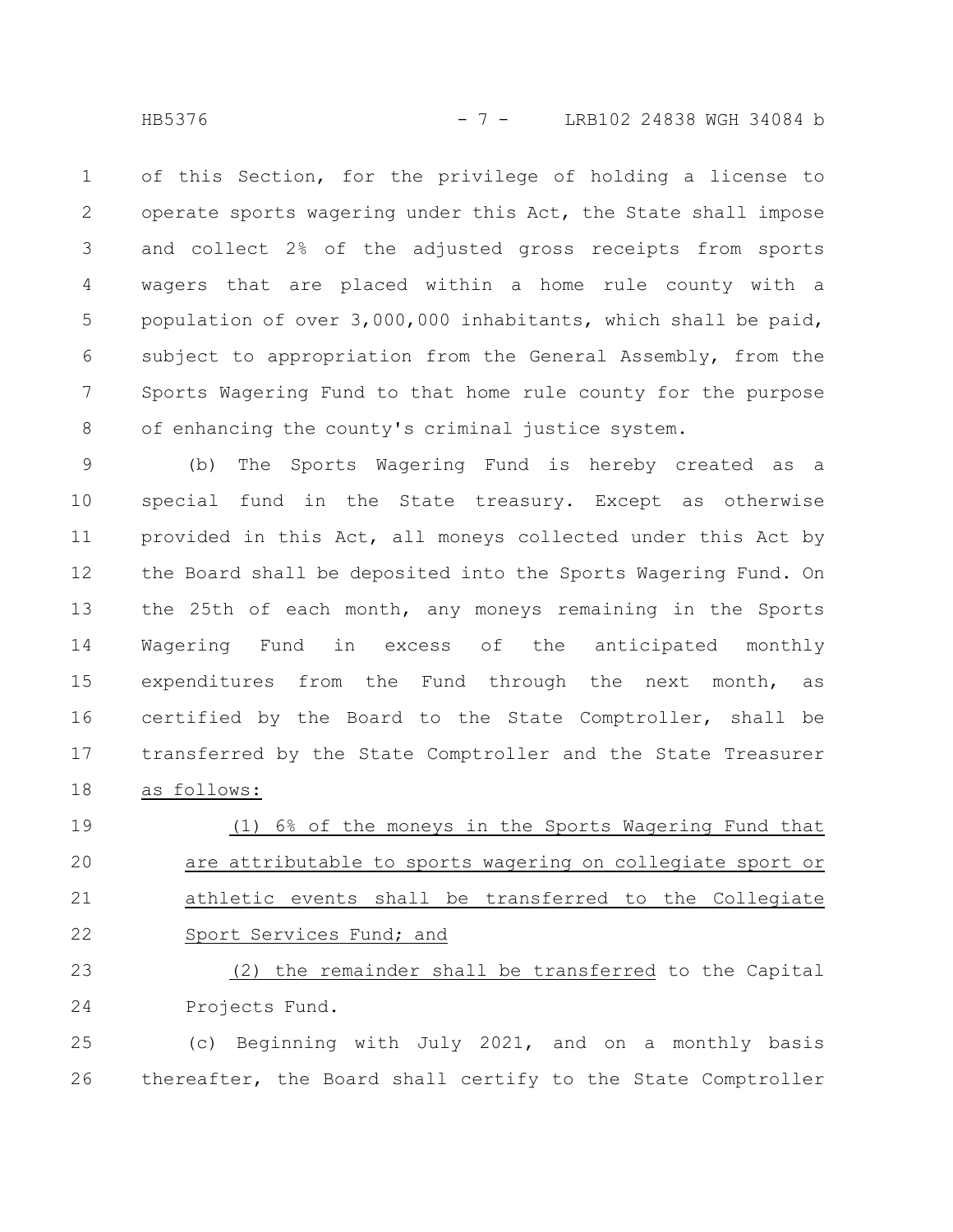the amount of license fees collected in the month for initial licenses issued under this Act, except for occupational licenses. As soon after certification as practicable, the State Comptroller shall direct and the State Treasurer shall transfer the certified amount from the Sports Wagering Fund to the Rebuild Illinois Projects Fund. 1 2 3 4 5 6

(d) The Collegiate Sport Services Fund is created as a special fund in the State treasury. Moneys in the Fund shall be used for support services in relation to collegiate athlete mental health, monitoring of sport wagering activities and compliance services, and the establishment and maintenance of a line of communication for athletic departments of Division I institutions of higher education to report issues to the Board. Moneys in the Fund shall be distributed as follows: (1) 20% to each autonomy institution of higher 7 8 9 10 11 12 13 14 15

education. (2) 10% to each non-autonomy institution of higher 16 17

education. 18

(3) 6.2% to each Football Championship Subdivision institution of higher education. 19 20

(4) 4.2% to each Non-Football Championship Subdivision institution of higher education. (Source: P.A. 101-31, eff. 6-28-19; 102-16, eff. 6-17-21; 21 22 23

102-687, eff. 12-17-21.) 24

25

(230 ILCS 45/25-100)